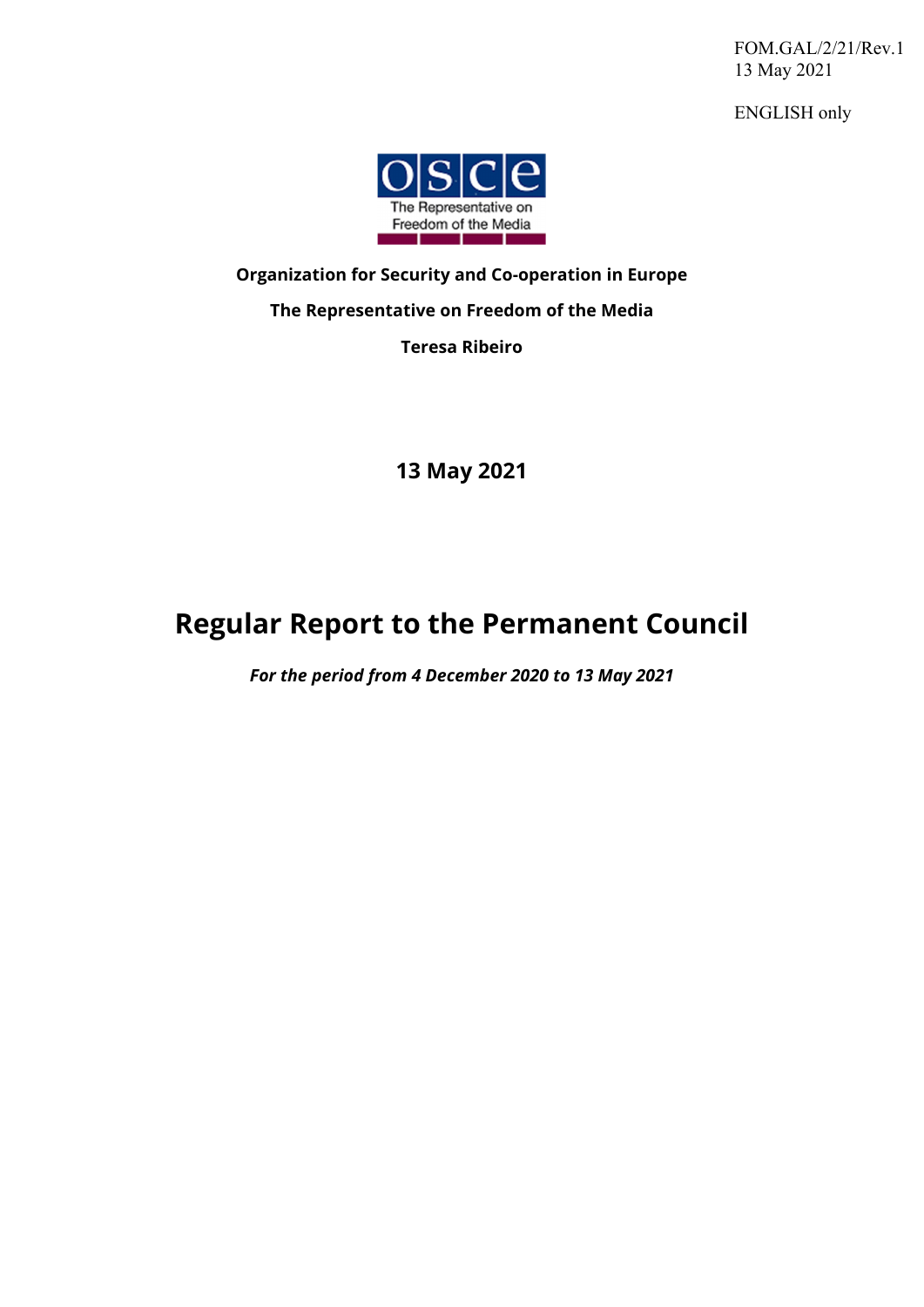#### **INTRODUCTION**

Madam Chairperson, Excellencies, Ladies and Gentlemen,

Less than six months after having been appointed as OSCE Representative on Freedom of the Media, I have the honour to present my first report to the Permanent Council, covering the period from December 2020 until today.

At the outset, I would like to acknowledge the work of my predecessors who, each in their own way, worked hard to safeguard freedom of media in the OSCE region. I intend to build on their achievements, and strive to fulfil my mandate with transparency and efficacy.

I would particularly like to pay tribute to Freimut Duve, who served as the first OSCE Representative on Freedom of the Media from 1998 to 2003 and who sadly passed away last year. His ambitious idea led to the establishment of a Representative on Freedom of the Media, whose role he built from the ground up and made into a staunch advocate of freedom of expression. Freimut Duve was a true humanitarian and a champion of media freedom. Today more than ever, we should remember his words: "There is no freedom without media freedom!"

I am very happy that I have been able to meet with almost all of you during these past months. I would like to thank you for the very constructive and candid initial exchanges on media freedom in your respective states and throughout the OSCE region. I look forward to meeting the few representatives whom I was not able to meet so far and I intend to continue this dialogue on a regular basis with all OSCE participating States, at various levels.

I look forward to direct, open and productive contacts and to working in close partnership with all of you, as well as with the relevant authorities in your countries. I strongly believe that tackling challenges and threats, as well as building on the opportunities for freedom of expression and media freedom, will need a broad and inclusive multi‐stakeholder approach. I also very much believe in the virtues of diplomacy: a sustained, focused and tailored engagement with participating States that allows for better mutual understanding, bridging differences and incremental, concrete progress. In less than six months, I had over 60 meetings with delegations, mostly followed by news items mentioning specific challenges; I sent 58 letters; I published over 80 Tweets and 5 Press releases. In total, I addressed 87 cases where media freedom issues or journalists' rights were at stake. In many instances, I have already received a reply from you, for which I thank you again, while in other cases I am still waiting for a meaningful reaction from the participating States concerned.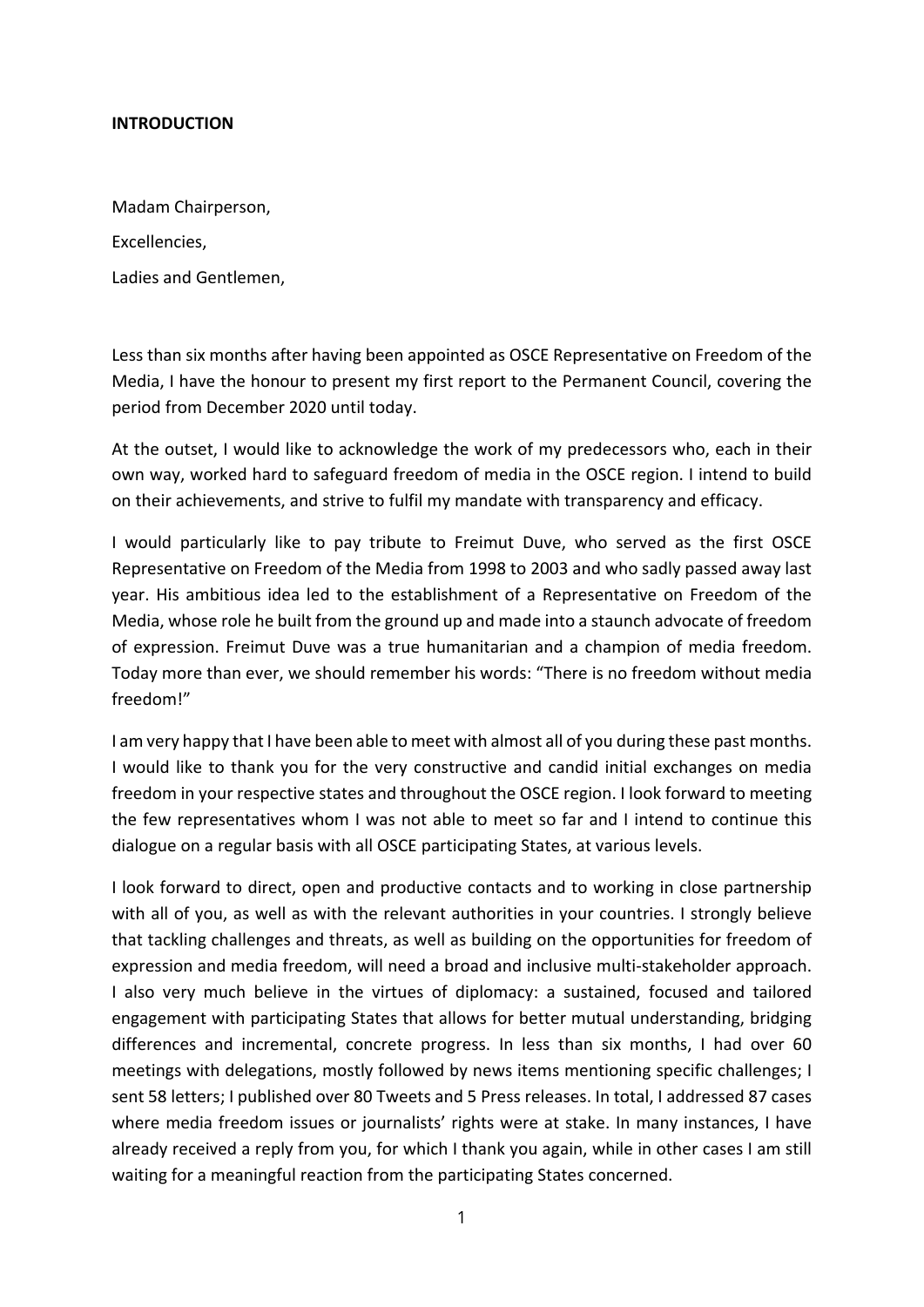PC Decision 193, adopted on 5 November 1997, stipulates that the Representative on Freedom of the Media "will assist the participating States, in a spirit of co-operation, in their continuing commitment to the furthering of free, independent and pluralistic media." This is indeed my first duty: I am here to support you and to provide expertise in "strengthening the implementation of the OSCE principles and commitments that all participating States have undertaken."

In keeping with the Helsinki spirit, I wish to take an effective, inclusive, collaborative and strategic approach to my work. In practice, this means that I will place individual cases within the larger trends that characterize challenges to freedom of the media in the OSCE region and that I will, in close co-operation with participating States, endeavour to find the best ways to address these challenges. The media landscape is more dynamic than ever, my approach requires constant evaluation and assessment in order to provide the best suitable responses to the evolving challenges.

I am fully aware that my institution contributes to the overall goal of comprehensive security as part of a bigger organization. I therefore seek close co-operation with the Office for Democratic Institutions and Human Rights (ODIHR) and the High Commissioner on National Minorities, as well as with all OSCE executive structures, OSCE field presences and the OSCE Parliamentary Assembly (OSCE PA), which has an important role considering that many issues affecting media freedom contain constitutional and legislative components. Members of the OSCE PA can therefore bring such issues directly to the attention of their national assemblies and of their constituencies.

In line with the mandate, I have continued, and will continue, to reinforce regular contacts with relevant international organizations, in order to enhance co-ordination and avoid duplication. Due to the global scale of today's challenges in the media field, such co-operation is increasingly needed.

This also applies to prominent journalists and civil society organizations, not only because they are an important source of information – valuable to my work – but also to ensure their contribution in addressing challenges and opportunities that require a concerted multi‐ stakeholder, engagement.

I very much believe in an integrated approach, looking into casesin a horizontal and analytical manner, to present findings and recommendations to tackle systemic and systematic problems or emerging trends early on. By addressing problems in a timely manner, we can assess the facts, provide targeted support, and try to contribute to the resolution of issues before they escalate. Integrated also, in the sense that all efforts I make – be it through meetings, letters, seminars, conferences, special reports, resource guides, communiqués, public outreach and all other activities – support the implementation of the mandate. Where and when needed, I will advocate that constitutional guarantees and the rule of law protect the fundamental freedom of expression and media freedom.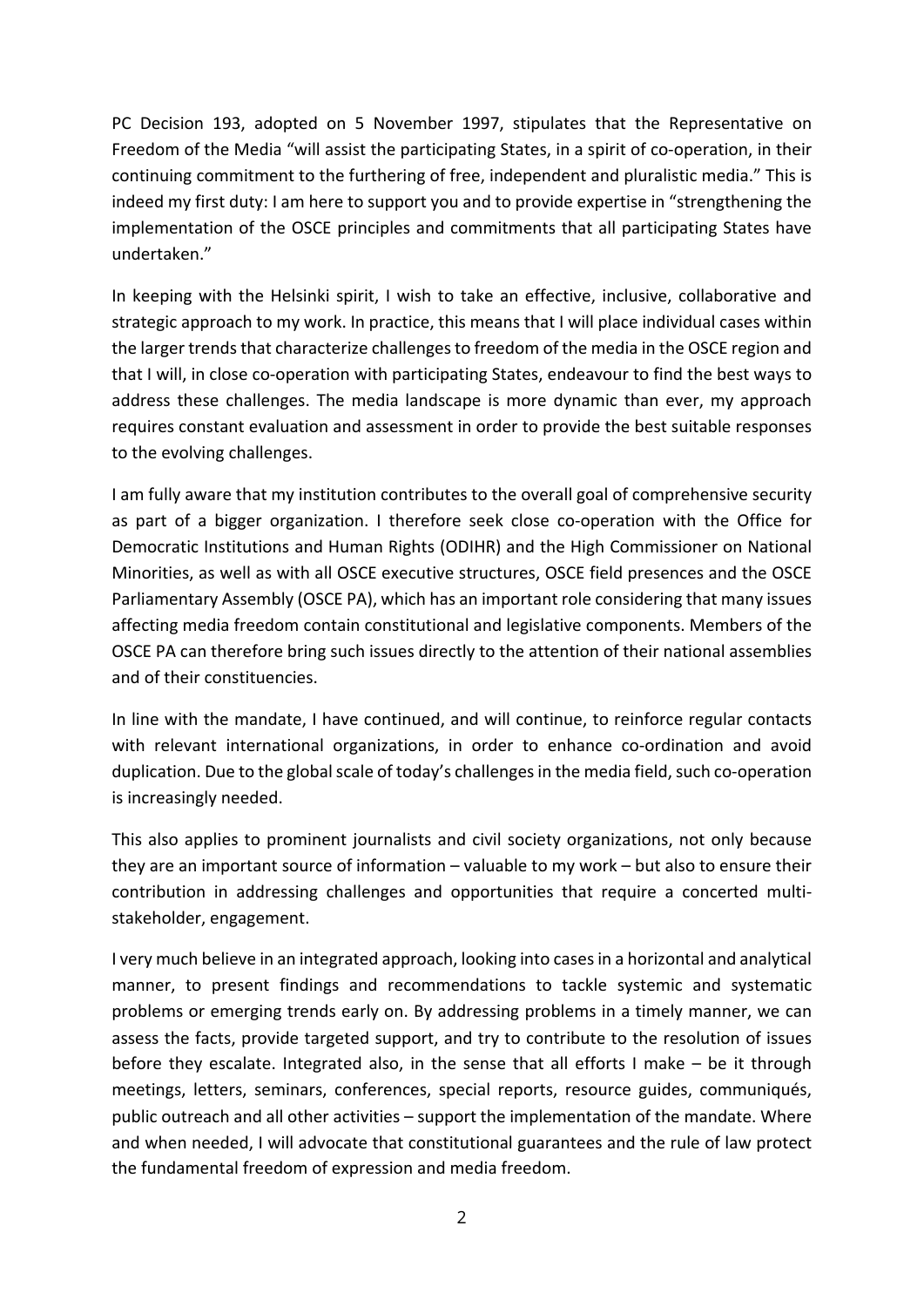Taken together, these activities must form the most conducive and comprehensive response to the problems we are facing when it comes to media freedom in our region.

This includes, of course, an honest and open response to individual cases of serious non‐ compliance with OSCE principles and commitments on freedom of expression and free media. Public interventions are, and will continue to be necessary. However, while I will continue to speak out publicly through tweets and press releases – in particular on cases of attacks on journalists or other imminent danger for the media freedom environment – and in blogs and interviews, I recognize that other issues will require a more strategic and long-term approach, including means of silent diplomacy and sustained dialogue.

### **A SHRINKING SPACE FOR MEDIA FREEDOM AND A DECLINING SAFETY OF JOURNALISTS IN THE OSCE REGION**

PC DECISION No. 193 of 5 November 1997 asserts that "Freedom of expression is a fundamental and internationally recognized human right and a basic component of democracy. Free, independent and pluralistic media are essential to safe and secure societies and accountable systems of government".

All participating States have adhered to these fundamental principles when establishing the Representative's mandate. As Representative on Freedom of the Media, I believe it is not my task to rate, or hand out grades to your authorities on the media freedom situation in your respective countries. I rather feel that it is my job to paint a picture based on individual cases and on some of the trends I witness in parts of, or across, the OSCE region.

Unfortunately, during the past months, I observed a worrying number of old and new developments – often interrelated and interconnected – that negatively affect freedom of the media and its essential function in our societies, and continue to do so:

- Growing distrust and anti-media sentiment  $-$  a development sparked by several factors, including by populist politicians and authorities who want to sow doubt in order to cover up their anti‐democratic tendencies and deeds;
- ‐ Physical attacks;
- ‐ Increasing danger for journalists when reporting on public gatherings;
- ‐ Legal harassment and weakening of the rule of law;
- ‐ Restrictions to the free flow of information, regardless of frontiers;
- Declining online safety especially with regard to women journalists;
- ‐ Increasing challenges in the online sphere including disinformation and the impact of artificial intelligence, to which I want to add specifically the issue of the debate around governance of online social media platforms.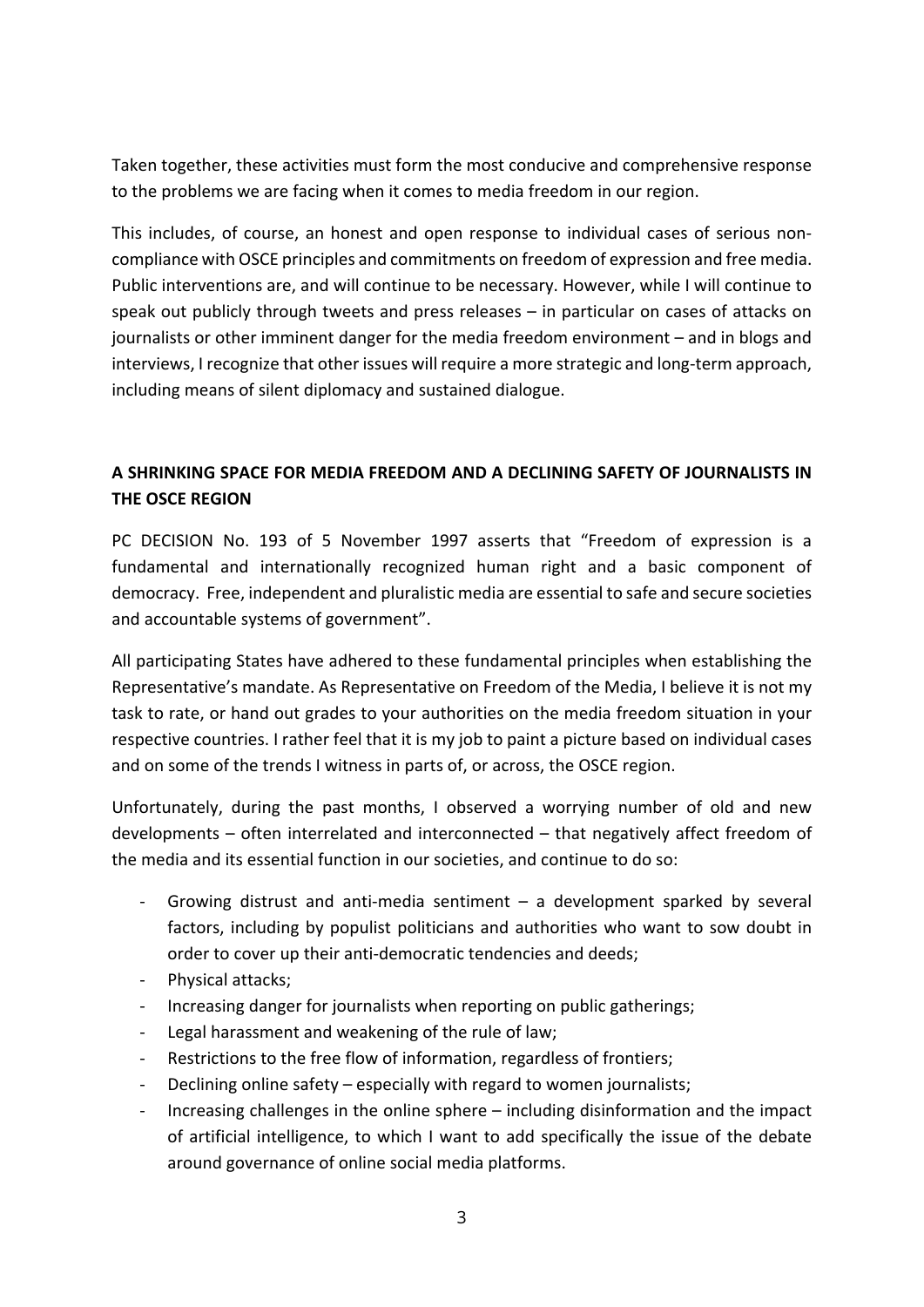I would like to add to this that the ongoing health crisis has acted as an amplifier to many trends that were already developing or existed in some states, with a tendency to control the flow of information and to silence unwelcome voices, and a further decline in the (economic) sustainability of free, independent media. When taken together, these challenges paint a larger picture that clearly shows a shrinking space for media freedom and declining safety of journalists in the OSCE region. These challenges have shaped, and will continue to shape, my agenda and priorities.

Overall, the safety of journalists will remain on top of my agenda – and by safety I mean a broad concept that includes physical, economic, psychological and technological safety and very importantly, full respect for the rule of law.

I continue to keep a particularly close eye on the legal environment for media in all participating States. Our laws need to be in line with international standards on freedom of expression, in order:

- ‐ To provide journalists with a safe working environment;
- ‐ To ensure that they have unhindered access to information;
- ‐ And to guarantee that a free and pluralistic media can fulfil their key role in our societies.

This also includes a continued focus on the decriminalization of defamation and on the growing practice of legal harassment of journalists.

#### **Situation in Belarus**

When discussing the shrinking space for media freedom, I would like to draw your attention in particular to the situation in Belarus, where we have seen a rapid deterioration of the situation for media and journalists.

In the aftermath of the presidential election in August 2020, over 350 media workers have reportedly been apprehended and, in some instances, suffered injuries after being attacked by law enforcement representatives while fulfilling their professional duties and covering protests in Minsk and other parts of the country. I am especially worried that several journalists and media NGO representatives have been imprisoned or are still kept under arrest on grave criminal charges.

During the protests, there were many reports indicating mobile and broadband internet outages, as well as instances of restricted access to various online platforms and news media websites, including on the grounds that they "negatively characterize the situation in Belarus" or "endanger the national security". There were also instances when the authorities stripped journalists working for various foreign news organizations of their accreditation, thus barring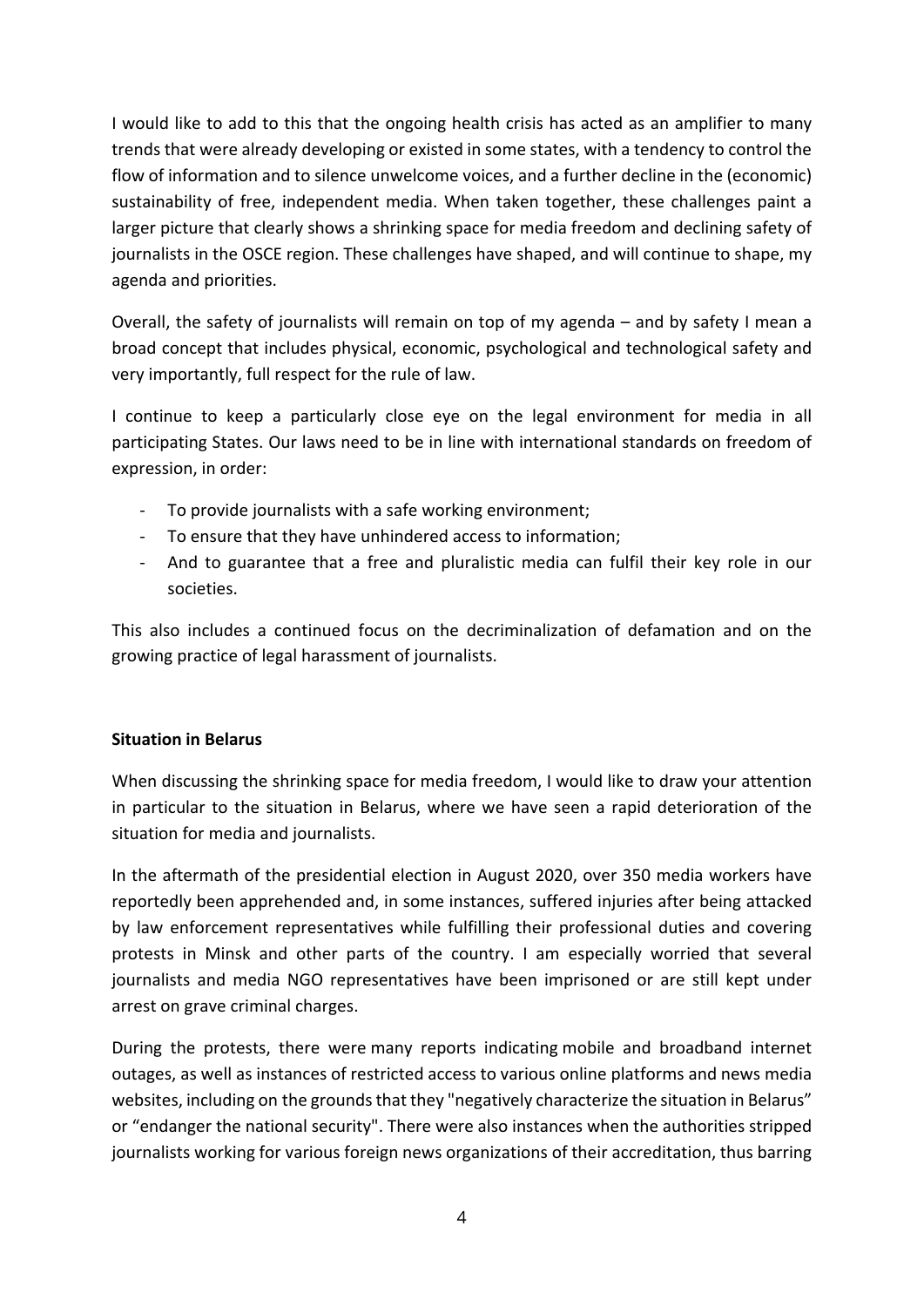them from doing their professional work. There were cases of denial of entry or deportation of several foreign reporters.

In general, I am alarmed by recent amendments to the accreditation rules and procedures of the Ministry of Foreign Affairs for foreign journalists, to the laws on Mass media, on Countering extremism and on Public events, as well as to the new Criminal Code, which further aggravate an already dire situation of media freedom. My Office has shared a legal review on the accreditation of foreign journalists with the Belarusian authorities and is currently looking into other ones. In recent months, the authorities have also intensified the designation of various social media channels and group chats as "extremist". The distribution of materials from such resources now entails various penalties and there are already examples of penalties, including when applied to media outlets.

On a number of occasions, I expressed to the authorities my readiness to provide assistance in addressing the problematic matters and improving media freedom and the safety of journalists in Belarus. In addition to my communications with the authorities, I am also in touch with national professional media organizations and journalists. I recently met online with representatives of the Belarusian Association of Journalists (BAJ) and editors of several independent media outlets; and I am in contact with other associations as well.

Unfortunately, my attempts to establish direct contact with the Minister of Foreign Affairs have been unsuccessful so far, and I use today's report to call upon the authorities in Belarus to review all the cases of journalists behind bars within a reasonable time and release them.

#### **Growing distrust and anti‐media sentiment**

One of the most negative ongoing developments I have witnessed, one that is truly worrisome and knows no borders, is the growing anti‐media sentiment, the large distrust towards journalists and media outlets, in society as a whole. Accusing media outlets and individual journalists of publishing "fake" and biased news has become second nature for some authorities and other vocal groups in society. In recent times, it is not only the powerful, the ones that have their reasons to want truths to remain uncovered, but also the larger public that attacks and abuses media workers.

This worrisome trend seems to stem from, and underlie at the same time, many other developments that both negatively affect media freedom and the safety of our journalists. It leads to an atmosphere in which aggression towards media seems to become a new normal and in which it seems almost logical to hamper media freedom, pluralism and sustainability. It forms a terrible double‐edged sword, often initiated, encouraged and legitimized by the same authorities that use it as a pretext to clamp down on media freedom even further. During the past year, the COVID‐19 health crisis has certainly contributed to this trend. The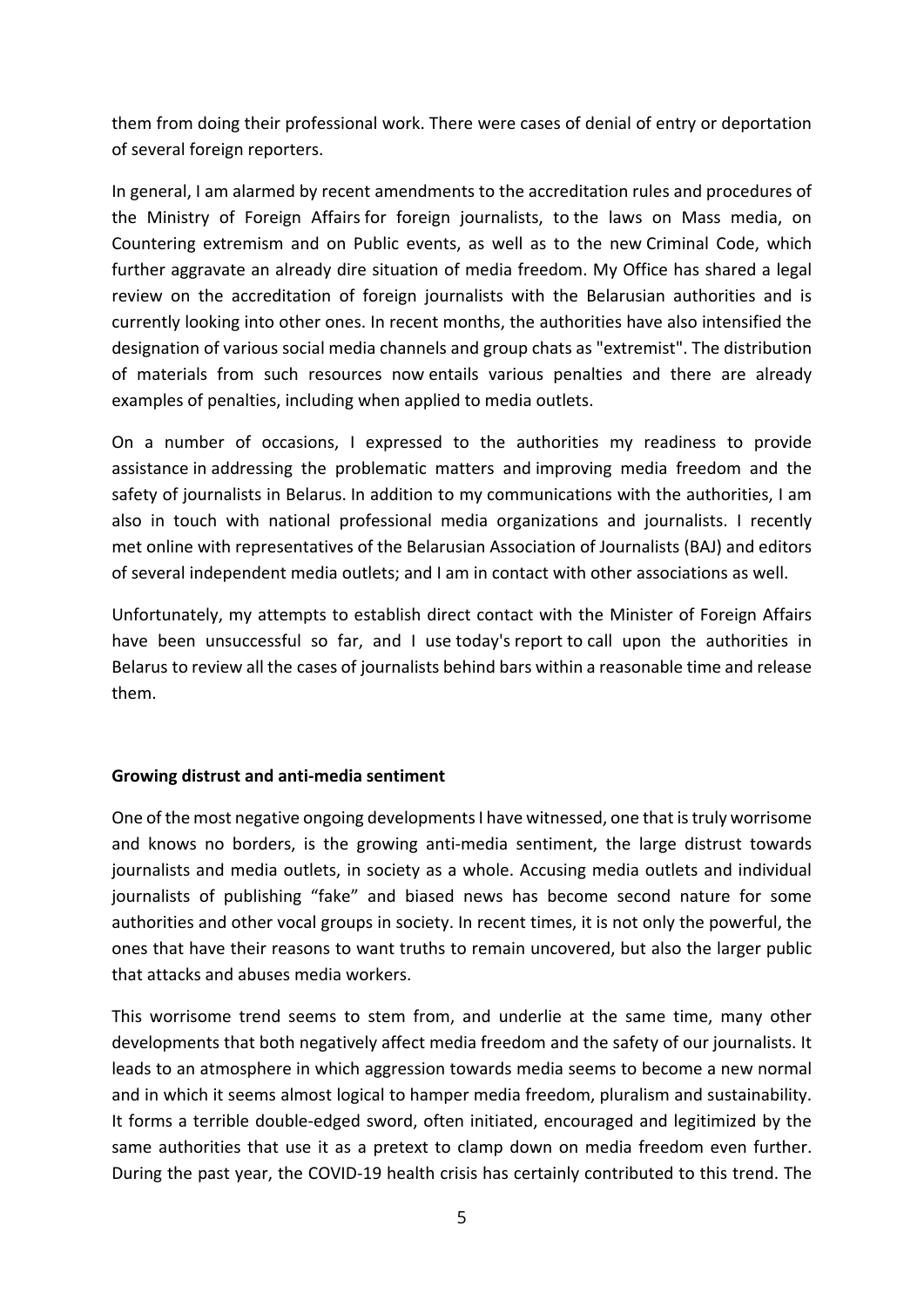pandemic has fed polarization, gender‐based attacks, inequalities and mistrust, which in turn makes our security environment more unstable and unpredictable.

It is for this reason that the OSCE Chairperson-in-Office and I decided to organize a hybrid conference on "Increasing Public Trust in Free Media through the Implementation of OSCE Commitments", to be held in Stockholm on 18 and 19 May.

#### **Physical attacks**

In this grim climate – which is felt throughout the OSCE region, even in countries with traditionally solid conditions for media freedom – journalism is becoming an ever more dangerous profession. Recognizing this, last autumn my Office published a third edition of the Safety of Journalists Guidebook and the SOFJO Resource Guide.

Since taking up office six months ago, I was shocked twice by the killing of a journalist. Giorgos Karaivaz was brutally shot dead in broad daylight on 9 April this year, on his way home from work. The Greek authorities have already launched an expedited investigation, upon express orders by the Prime Minister. The killing of radio presenter Hazım Özsu in Turkey on 9 March this year is no less heinous. It is good to hear that the perpetrator was promptly arrested. I hope that the launched investigation will shed light on all aspects of the murder and that those responsible will be duly prosecuted. These horrible attacks come in a series of murders in our region, with Daphne Caruana Galizia being killed in 2017, Ján Kuciak in 2018 and Lyra McKee and Vadim Komarov in 2019.

These journalists paid the highest price for doing their work. Others are unfortunately also frequently and on a large scale, confronted with violence and harassment. In total, I reacted to incidents of physical attacks in nine countries – Armenia, Bosnia and Herzegovina, Belarus, Greece, Montenegro, The Netherlands, The Russian Federation, Tajikistan and Turkey – through seven tweets and direct correspondence with the concerned participating States.

#### **Increasing danger for journalists when reporting on public gatherings**

During the past months, many journalists were harassed and abused while reporting on public events, an issue my Office addressed in a revised special report that was published in October 2020. This report showed a clear trend, one that we are still witnessing today: journalists have to face violence and arbitrary arrest by police officers, while at the same time experiencing violent attacks from demonstrators and bystanders. Some journalists saw their equipment destroyed, while others suffered serious injuries. Unfortunately, this development can be seen across the OSCE region, from West to East, although, of course, there are notable differences in the dynamic and the level of involvement by the authorities in these instances of harassment and violence. The required response consequently has to differ depending on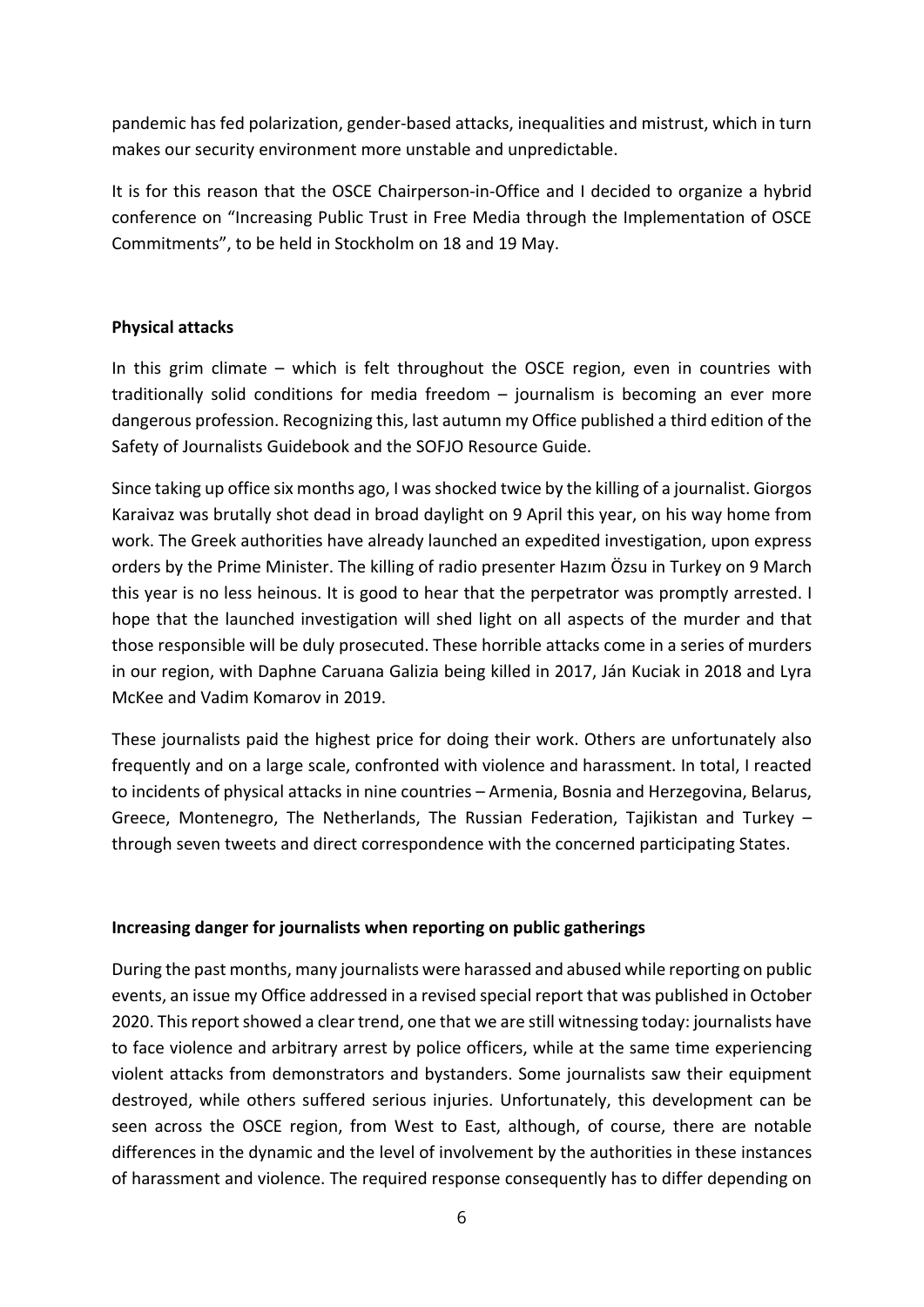the overall safety environment and the state of the rule of law in a certain country. In the reporting period, I have observed a particularly high number of such violations in the Russian Federation when various journalists faced deliberate abuses primarily during public gatherings in support of politician Alexei Navalny.

On incidents of abuse, harassment and violence against media workers reporting on public gatherings, I have addressed 22 cases, through direct communication and four tweets regarding Bulgaria, France, Greece, Italy, Kazakhstan, Kyrgyzstan, Montenegro, Poland, The Russian Federation, The United Kingdom, The United States and Turkey.

#### **Legal harassment and weakening of the rule of law**

Arresting media workers – when reporting on public events, but also in many other instances – is still used as a means to stop them from doing their work. Two‐and‐a‐half years ago, all participating States in the Ministerial Council Decision on Safety of Journalists condemned the use of arrests to suppress their work and/or unduly force closure of their offices, and urged for the immediate and unconditional release of all journalists who have been arbitrarily arrested or detained. Today, an alarmingly high number of media workers in the OSCE region still spend time behind bars for doing their work.

In addition to the risk of arbitrary detention, media face growing abuse of other legal procedures to quash any critical, dissident, or independent voices. The attempts to limit media pluralism are both simple and sophisticated, ranging from rationalisations for taxation aiming to curb independent media, or social media laws to stifle online speech to criminal procedures for alleged extremism and defamation, or numerous strategic lawsuits (so‐called SLAPPs) by companies and public figures to drown media in legal proceedings. In the past few months, I witnessed instances in several OSCE participating States where legal means were employed to hinder media, or where new regulations and legal provisions came into being that (could) negatively affect freedom of expression and media freedom.

Recognizing the worrisome use of legal means to obstruct or stop media in the OSCE region, my Office is currently drafting a special report on judicial abuse and legal harassment.

I drew attention to such negative developments through nine tweets and direct correspondence with Armenia, Azerbaijan, Belarus, Croatia, The Czech Republic, France, Georgia, Hungary, Italy, Kyrgyzstan, Malta, Portugal, Poland, The Russian Federation, Slovenia, Tajikistan, Turkey, Ukraine, The United Kingdom and Uzbekistan. Iremain concerned by the high number of journalists in detention and arrest in Turkey. I will keep all cases under close review and will continue to advocate for their release.

As part of assisting participating States, my Office regularly contributes to reviews of legal developments. In March this year, we contributed to the legal opinion on the draft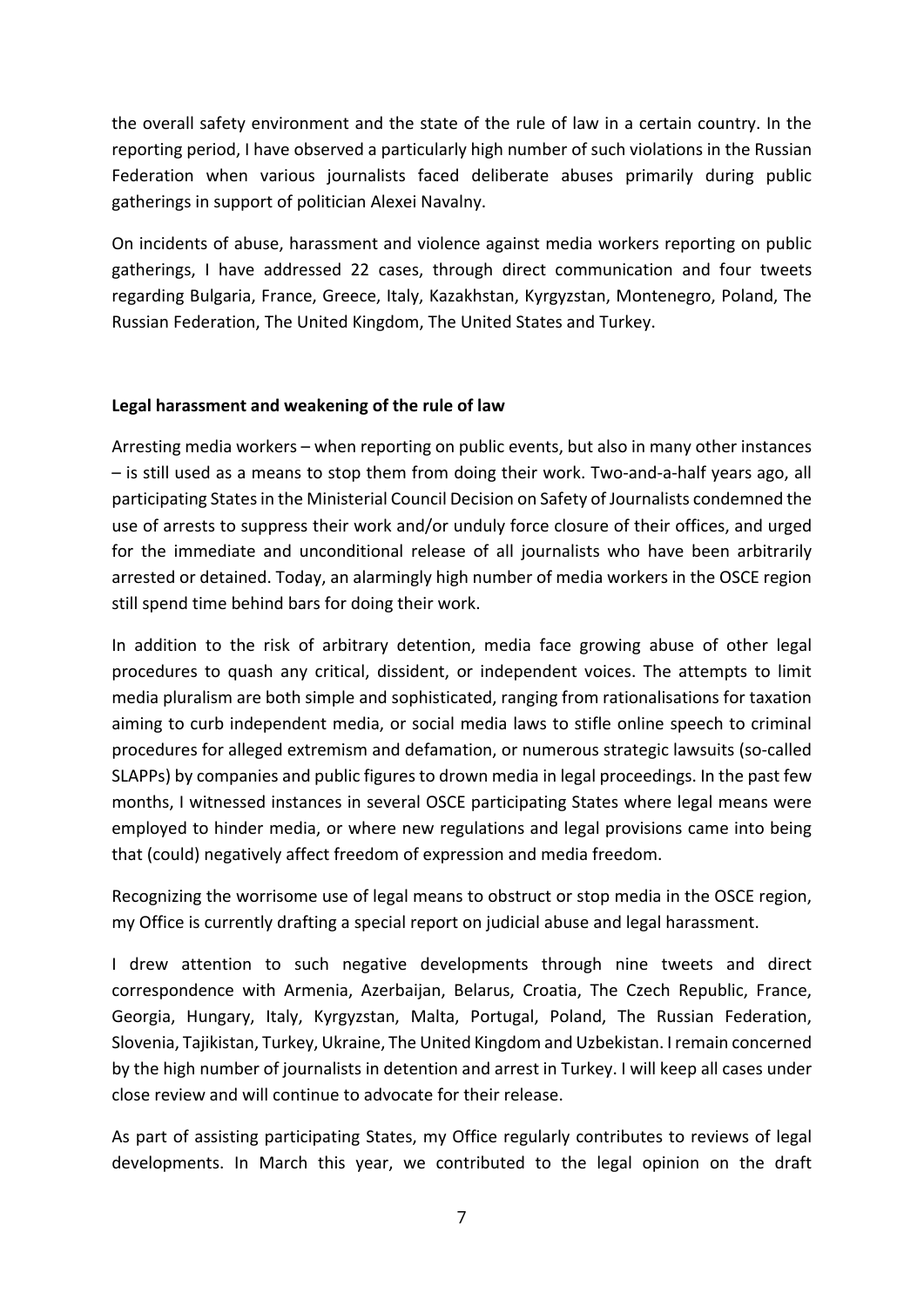constitution of Kyrgyzstan (ODIHR, Venice Commission). I would like to use this opportunity to reiterate the invitation to all participating States to make use of the services of my Office in this regard.

#### **Restrictions to the free flow of information, regardless of frontiers**

In an atmosphere of anti-media sentiment and distrust, people are increasingly caught in their own information bubble. After decades of increasing access to information through the development of new information technologies, the reappearance of political walls and "red lines" have led to an ever more inward‐looking approach of the authorities regarding sources and flows of information.

This can also be witnessed in those instances where journalists who come from, or have (financial) ties to parties in, another participating State are being hindered in doing their work: through travel restrictions, administrative sanctions, outright bans, legislation on socalled "foreign agents", and other measures. I have addressed this specific issue in my recent communique on the freedom of the press to work freely in the OSCE region regardless of frontiers.

These obstructions have a notable impact, especially when taking into account the fact that in Helsinki in 1975 all participating States considered international exchange of information highly important for strengthening trust and co-operation within the region. Today it results in restricted access to media and information which appears as "foreign", "unwanted", "unfriendly", "non‐patriotic" or simply too critical or different from official narratives. This is in stark opposition with the longstanding OSCE principles and commitments.

Of course, different cases have different backgrounds and dynamics, with the temporary suspension of TV channels in Latvia having another nature than the labelling of media as "foreign agents" – including the recent further expansion of accompanying prohibitive monetary penalties for disobedience to restrictive requirements and bans to distribute information – in the Russian Federation. The most recent sanctions against TV channels in Ukraine are yet another approach that results in media workers losing their jobs and in audiences losing access to a set of programmes. All these restrictive measures have one thing in common, however: they have the same detrimental effect on the free flow of information, on media pluralism and on the co-operation and relations between nations.

In line with my wish to maintain continued dialogue with all participating States, I remain in contact with the respective authorities to find constructive solutions. I drew attention to such incidents through direct correspondence with Latvia, Poland, The Russian Federation and Ukraine.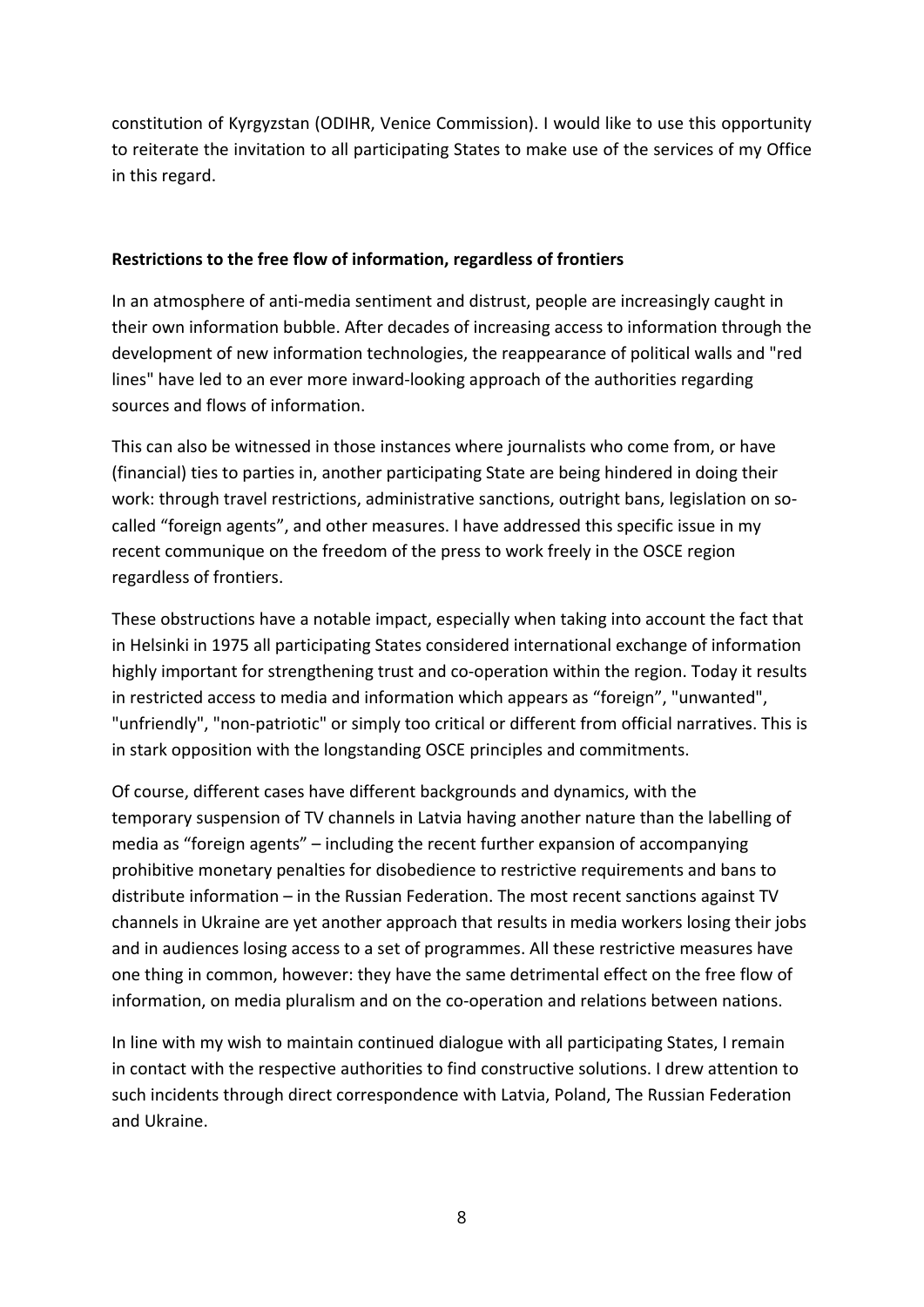#### **Declining online safety – especially with regard to women journalists**

Even in their own home, media workers are not safe. Unfortunately, anti‐media sentiment and distrust towards media workers has long ago infected the online sphere, where many journalists face daily abuse and threats. Rampant examples of verbal abuse and violence against the media can be witnessed on online platforms in an unparalleled manner.

I drew attention to such incidents in four countries, through one tweet concerning online harassment of a Turkish Cypriot journalist and through correspondence with Germany, Poland and Uzbekistan. On 9 March this year, we co-organized and co-hosted with UNHCR, ODIHR and the OSCE Secretariat a Webinar on "Intolerance & Discrimination on Social Media" in order to address this worrying trend.

Women journalists in particular continue to be affected by this problem. Since the beginning of 2021, my Office participated in 12 events and activities related to the Safety of Female Journalists Online (SOFJO), organized both by the OSCE and by partner organizations, including: the Supplementary Human Dimension Meeting (SHDM) I on Media Freedom and Gender Equality (Vienna/online), co-organized with the Swedish Chairpersonship and ODIHR; the virtual round table organized by the OSCE Mission to Bosnia and Herzegovina on the harassment of women in the public sphere; and the European Media Forum on Safety of Journalists organized by the European Commission.

In the past months, my Office published a Serbian language and a Russian language version of our #SOFJO Resource Guide. The Resource Guide has been included as reference material for training and educational programmes, including by ARTICLE 19 in Kyrgyzstan, by OHCHR Asia and UNESCO for an online course in the context of strengthening the capacity of regional actors in the Asia‐Pacific Region; and in a joint UNESCO‐Oxford MOOC on International Standards on Freedom of Expression.

My Office will come back with some additional guidance in the near future, to help you and other stakeholders, to take the necessary steps to safeguard women journalists online.

#### **Increasing challenges in the online sphere**

According to a recent report of the organizations *We Are Social* and *Hootsuite*, compared to 2020, the number of users of social media increased by more than 13% to 4.2 billion in early 2021. It attributes this rise mainly to the COVID‐19 pandemic: many people connected to the internet for the first time, while existing users embraced new digital tools. This clearly shows the importance of looking seriously to the challenges and opportunities for freedom of expression and media freedom in an increasingly digital landscape.

In one of my first tweets as Representative, I underlined the importance I attach to the debate on governance and the role that social media platforms play in the freedom of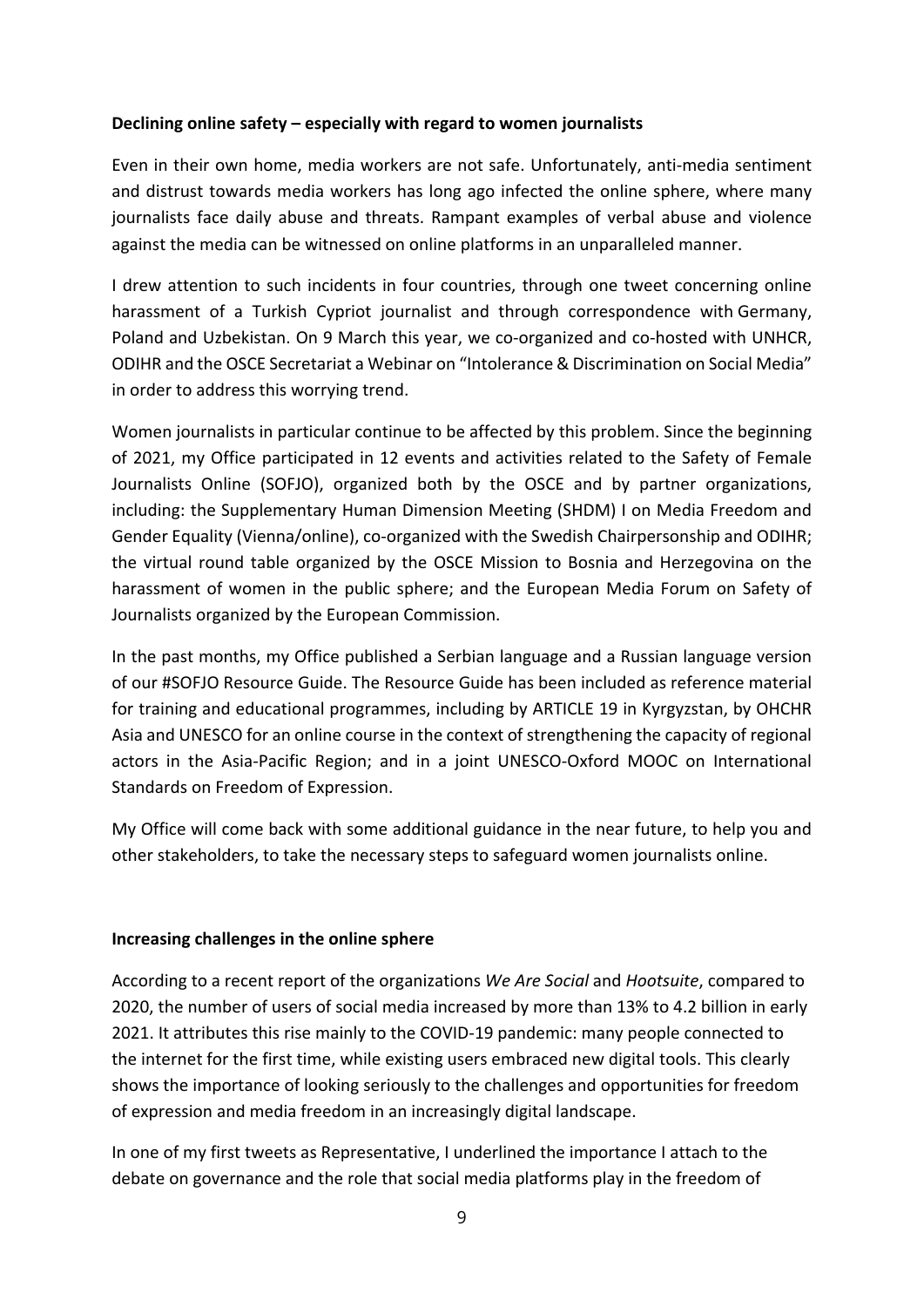expression. I also wrote that my office has been engaged in this discussion. And it will continue to do so.

Two subthemes regarding increasing online challenges my Office is currently exploring:

• The spread of disinformation

Disinformation, understood as verifiably false or misleading information that is created, presented and disseminated for economic and/or political gain or to intentionally deceive the public, may cause public harm. The European Parliament defines that such public harm includes threats to democratic processes as well as to public goods such as citizens' health, environment or security. Disinformation and propaganda also cause public harm to media freedom:

- By undermining public trust in the media through claims that there is no truth in the media;
- ‐ By breaking with the professional standards of journalism through false information and media-like entities designed to spread it;
- ‐ Through interference with the public's right to know and the right of individuals to seek, receive, and to impart information and ideas of all kinds, regardless of frontiers, protected under international legal guarantees of the rights to freedom of expression and to hold opinions.

Some forms of disinformation and propaganda may incite to violence, discrimination or hostility against identifiable groups in society, often with the aim of undermining cohesion of societies.

During the remainder of this year, I will place an increased focus on the threats of harmful disinformation. Tomorrow, I will start our work with the first in a series of expert meetings that will discuss those issues relevant to my Mandate. These meetings will take stock of existing challenges and good practice, and allow me to issue specific recommendations to relevant stakeholders.

Social media and the impact of artificial Intelligence

In one of my first tweets as Representative, I underlined the importance I attach to the debate on the role that social media platforms play in the freedom of expression. I also wrote that my Office has been engaged in this discussion, a discussion that takes place at different levels within different subthemes.

This includes my Office's #SAIFE project, which continued to put a spotlight on the use of Artificial Intelligence (AI) in the realm of freedom of expression – as AI and other forms of automation increasingly shape and arbitrate information online, profoundly affecting how people access and share information. AI‐enabled tools curate and disseminate online content, often deployed by dominant private actors as part of highly complex and opaque systems,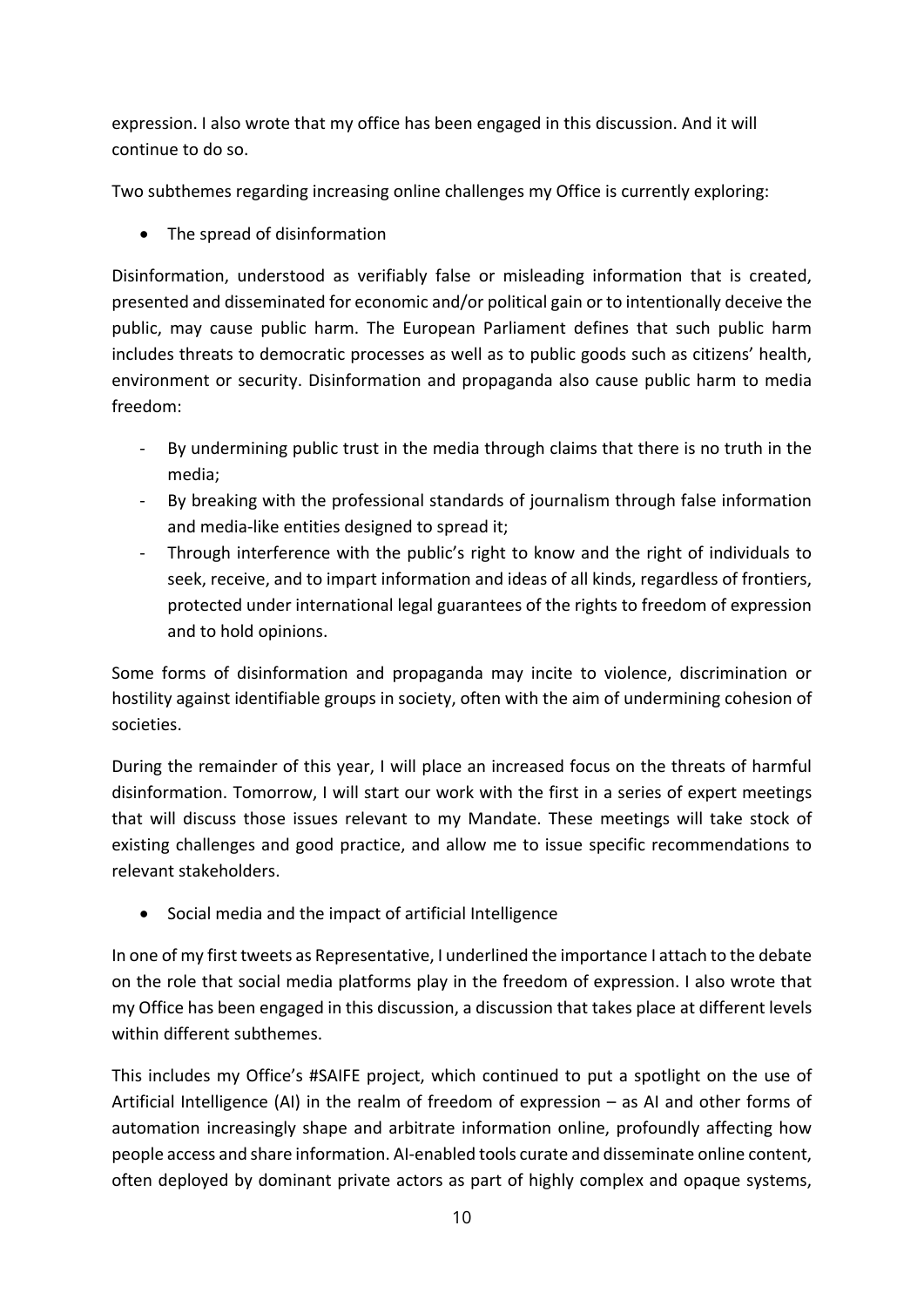with little or no oversight. Thereby, AI significantly shapes the realization and future of freedom of expression and media pluralism.

In autumn 2020, my Office published a call for proposals of innovative ideas and initiatives to tackle the challenges brought on by AI. The nine local and international initiatives selected are presented on the #SAIFE website, and through informational events, in order to facilitate dialogue with the OSCE participating States and the broader public. Following collaboration with a digital storytelling expert, my Office will soon present an interactive tool to increase understanding of the challenges of AI to freedom of expression, privacy and democratic debate. Bringing together independent expertise and perspectives from across the OSCE region, my Office set up four expert working groups on the impact of AI on freedom of expression, each dedicated to a specific thematic area. The first two took place at the beginning of April and focused on AI in content moderation, particularly security threats and hate speech, and the first outcomes will soon be published. The second two workshops are planned for June/July and will focus on AI in content curation, in particular media pluralism and the associated surveillance. A guidance will be developed in the course of 2021, and OSCE participating States will be informed and consulted throughout the process.

#### **Planned activities**

In line with my mandate, I will continue to assist the participating States, and contribute to the resolution of issues regarding freedom of expression and free media.

We will continue organizing conferences and other regional dialogue events aimed at promoting free and pluralistic media and access to information in Central Asia, South Caucasus, and South East Europe. The Third Central Asia Judicial Dialogue will take place on 24‐25 June 2021, online. I will work closely with the States involved and, where possible, with OSCE field operations, journalists and civil society, to identify topics and explore formats with which we will be able to achieve concrete added value.

We are also planning to continue with a new phase of the Cyprus Media Dialogue, where, last November, we completed the second exchange opportunity for journalists from both communities.

#### **CONCLUSION**

I see a bleak picture when looking at media freedom in the OSCE region. The gross violations of free speech and journalists' rights seen in the past six months are indeed worrisome, to start with, the fact that two journalists recently were killed in our region. In addition, we have seen blatant infringements on media freedom in a number of countries, most notably in